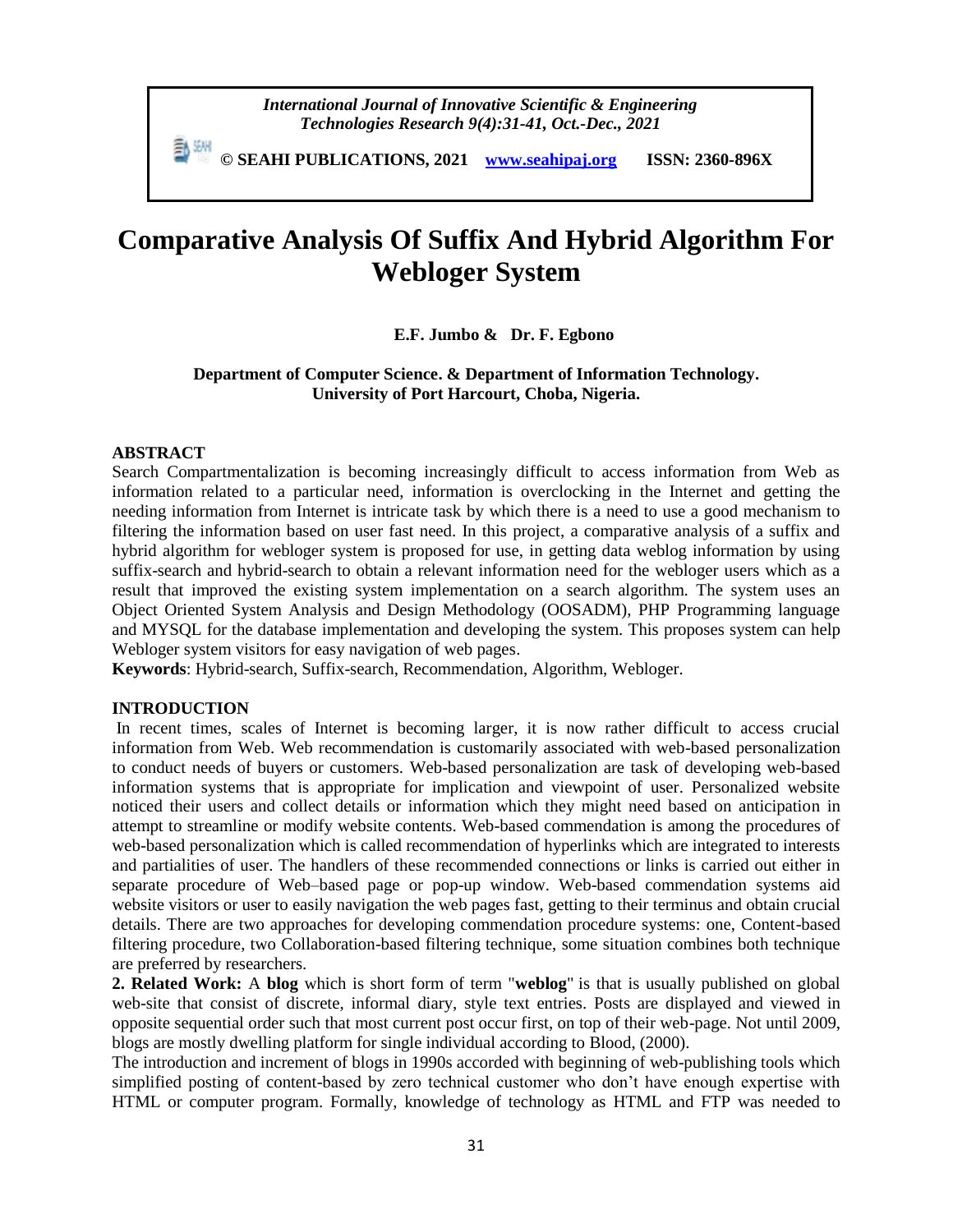publish content-based Web and Web customer therefore attended to computer fanatics and hackers. In 2010 most are interactive and [Web 2.0](https://en.wikipedia.org/wiki/Web_2.0) webpages which allow visitors to drop web-site comments, and it is interactive such that differentiates them from static web-pages (Mutum and Wang, 2010). In such sense, blogging is considered as some kind of [social network service.](https://en.wikipedia.org/wiki/Social_networking_service) Bloggers do not just generate content-based post on blogs, but usually develop social connection with readers and bloggers (Gaudeul, and Peroni, 2010).

# **2.2 Hybrid recommender systems**

Current research showed that hybrid technique, combined [collaboration-oriented method a](https://en.wikipedia.org/wiki/Collaborative_filtering)nd contentoriented technique are more effectual in certain cases. Hybrid technique are executed in various ways, through making content-oriented and collaboration–oriented forecasting separate and combined them, by accumulating content-oriented capacity to collaboration oriented technique or unifying technique into single model (Herlocker et al., 2004). Several research experimentally compare performance of hybrid and complete collaboration oriented technique and showed that hybrid technique provide better recommending than complete technique. These technique is equally employed in overcoming some common issues in recommending systems like slow-cold start and sparsity issues.

# **2.2.1 Hybrid Filtering System Algorithm**

Current research showed that hybrid technique, combined [collaboration-oriented method a](https://en.wikipedia.org/wiki/Collaborative_filtering)nd contentoriented technique are more effectual in certain cases. Hybrid technique are executed in various ways, through making content-oriented and collaboration–oriented forecasting separate and combined them, by accumulating content-oriented capacity to collaboration oriented technique or unifying technique into single model (Herlocker et al., 2004). Several research experimentally compare performance of hybrid and complete collaboration oriented technique and showed that hybrid technique provide better recommending than complete technique. These technique is equally employed in overcoming some common issues in recommending systems like slow-cold start and sparsity issues.

### **2.3 A Review of Intelligent Systems**

Intelligent or Smart systems are automated or computerized system which possess capacity to describe, reason and interpret details which usually result to learning and analyzing data to obtain or extract useful patterns, obtain novel information, and pinpoint technique and characters to sanction action on analysis results (Burkat et. al, 2014).

Intelligent or smart systems are designed in several forms and possess several applications, like processing of datasets, control of drones and robots and others. The concepts utilized in intelligent or smart system design are extracted from various fields which are Artificial Intelligence, Engine Learning, and other fields like psychology, morphology and intellectual science.

In IT, systems are termed or considered as combination of elements or several components that are uniquely related to perform or serve specified purpose. Based on this sense, it could be stated that intelligent or smart systems are composed of atomic component rather it is combination of several unique and related components arranged orderly with main of ensuring workability of entire system as a unit capable of showcasing smartness which entails capacity to reason, perceive, describe and interpret imputed details or data to create useful information.

Hence, intelligent or smart system components are usually artificial intelligence oriented components like expert system, chat robot called Chat-Bot, machine learning apps and other software.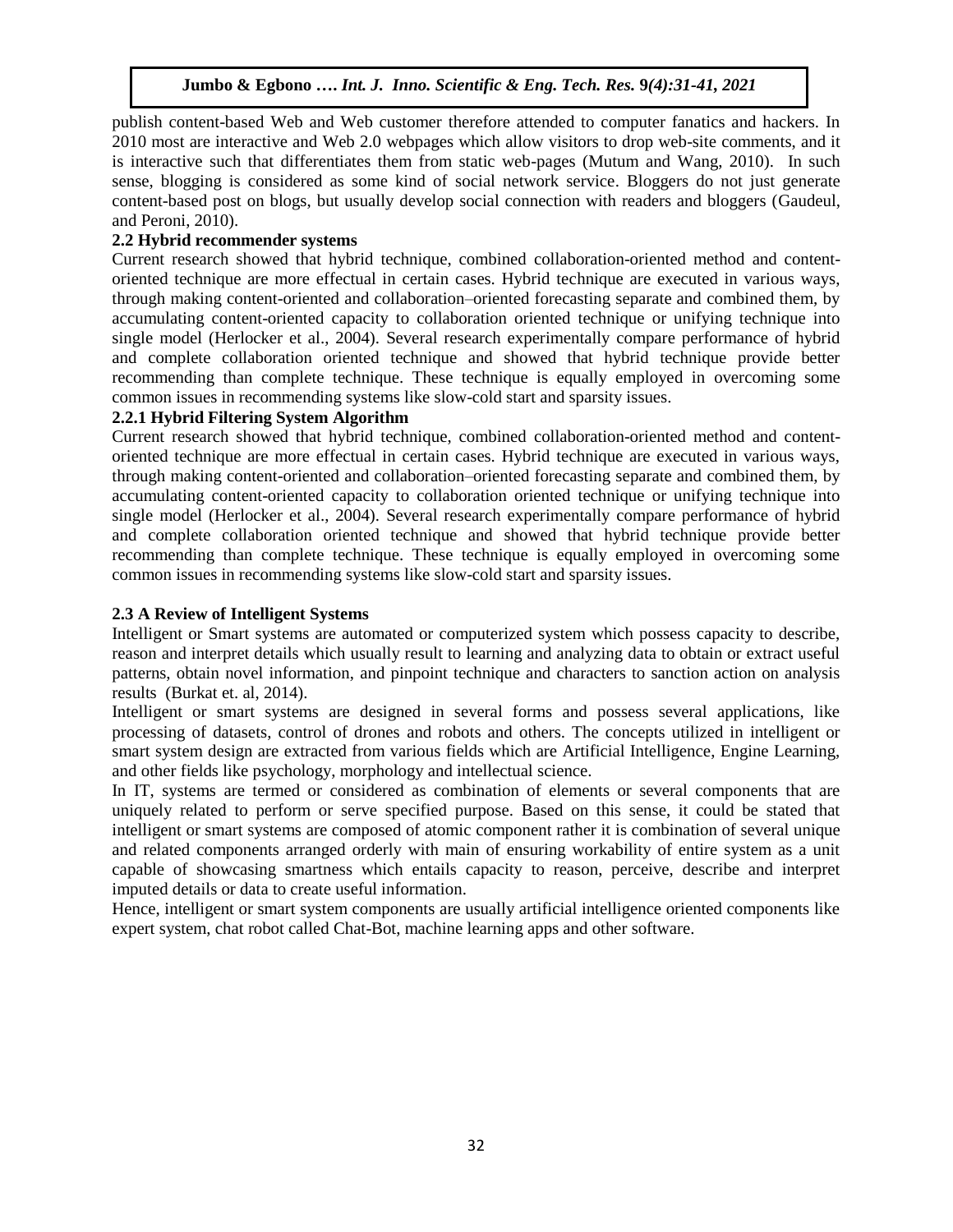

# **Figure. 2.1 A Hierarchical diagram of an Intelligent System (Dounis, 2010).**

It is crucial to state that this software are designed to run on hardware most times like Robotic hardware or directly on private computer hardware system. Hence, these components equally constitutes functional aspect of smart system.

Figure 2.1 show categorized representation of intelligent or smart system with various components which make up such system. These components are separated into two sub-layers which are operation layer and smart layer. Operation layer contains other components which are needed for general operations of smart system. They are hardware by which customers or users sends input into software, interactions that models user's connection with smart system via physical interaction links energy to operating system; Operating system are underlying software which controls or coordinates entire operations in smart system; also database handles data that are captured by smart system. using these data, they performs crucial operations and conduct numerous queries to assure effectual information retrieval which are needed by smart system to improve learning; Finally, in operation layer of smart system, computer graphics are crucial and collaborating GUI which keeps smart system customers concentrate on supplying needed input and extract output (Dounis, 2010).

#### **2.3 Nearest Neighbor Systems**

This is equally called K-Nearest Neighbor or K-NN systems designed using simple and easy machine learning procedure which group input by utilizing their closeness to neighbor. In practice, when closest neighbor procedure was presented with input data that represent example weight or height of specific female. To ascertain gender of specific input, K-NN considers closest k neighbors example k=5 and group this gender of presented input, male. This technique involves simplifying unknown inputs with appreciable success rate

The KNN procedure simply file entire training data, in such case word-based descriptions of clear and implied named product in memory. To group new and unnamed product, this procedure compares it with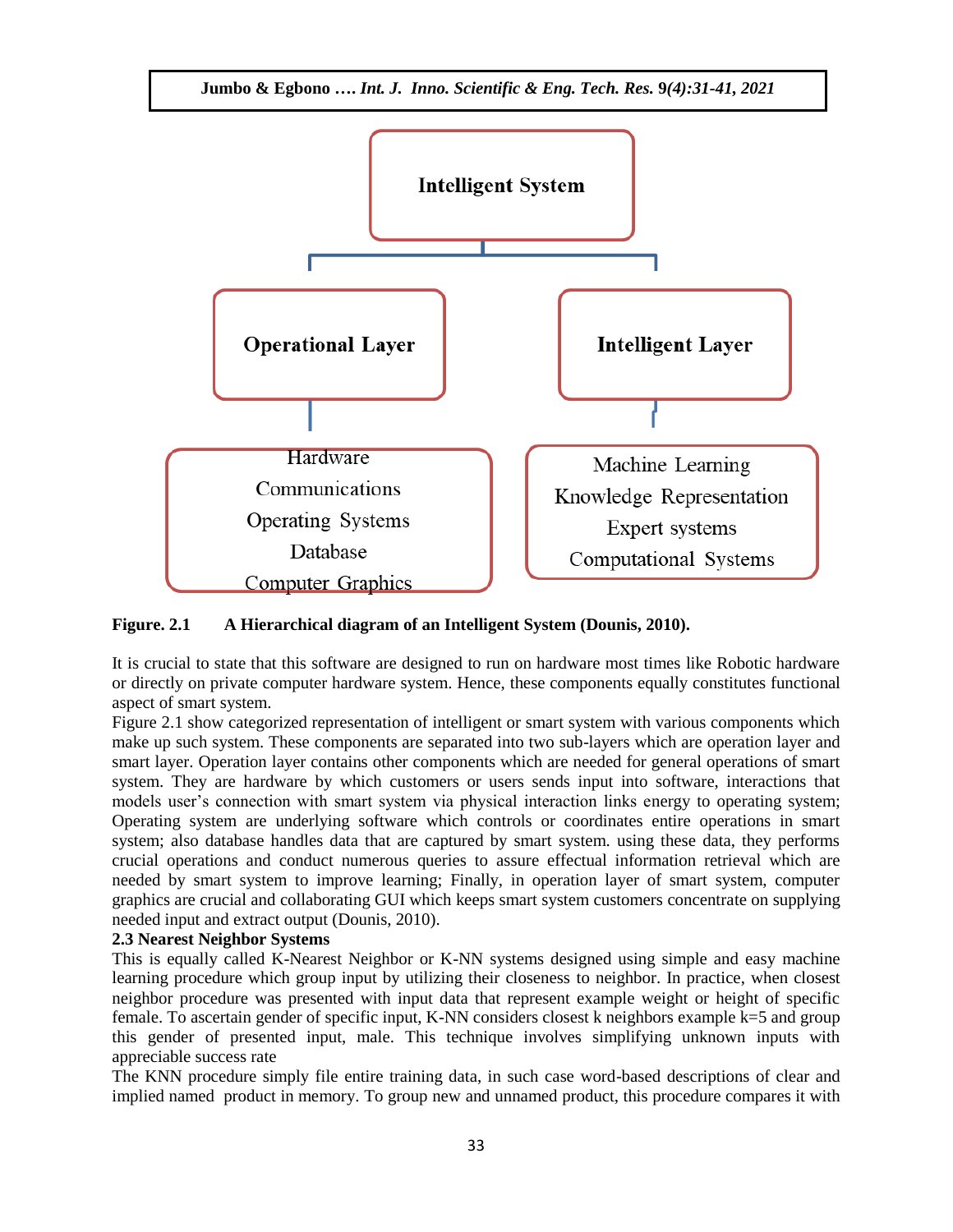**Jumbo & Egbono ….** *Int. J. Inno. Scientific & Eng. Tech. Res.* **9***(4):31-41, 2021*

entire filed product using similarity operator and ascertain closest neighbor. The group name or numeric code for formal unseen product are obtained from group name of closest neighbors. The similarity operator utilized by closest neighbor procedure depends on kind of data. For organized data, distance metric is commonly employed. When utilizing vector space design, cosine similarity indicator is usually utilized (Salton, 1989).

# **2.3.1 Features of K-NN Algorithm**

### **a. Between-sample geometric distance**

The k-NN classifier is simply based on Euclidean distance existing between test sample and quantified training. Let  $\mathbf{x}_i$  represent input having p attributes  $(x_{i1}, x_{i2},...,x_{ip})$ , n represent number of entire input  $(i=1,2,...,n)$  and p entire attributes  $(i=1,2,...,p)$ . Then Euclidean distance existing between sample **x**i and  $\mathbf{x}_1$  (l=1, 2... n) is given as

 $d(x_i,x_i) = \sqrt{((x_{i1} - x_{i1})2 + (x_{i2} - x_{i2})2 + \cdots + (x_{ip} - x_{lp})2)}$  (2.1)





Using latter characteristic, K-NN grouping rule is assigned to test sample most category name for k closest training which by practice, k is mostly selected as odd to prevent ties. Then  $k = 1$ rule is commonly known as closest neighbor grouping rule.

# **2.4 Intelligent System Algorithms**

Intelligent or Smart systems are automated or computerized system which possess capacity to describe, reason and interpret details which usually result to learning and analyzing data to obtain or extract useful patterns, obtain novel information, and pinpoint technique and characters to sanction action on analysis results (Burkat et. al, 2014). Intelligent or smart systems are designed in several forms and possess several applications, like processing of datasets, control of drones and robots and others.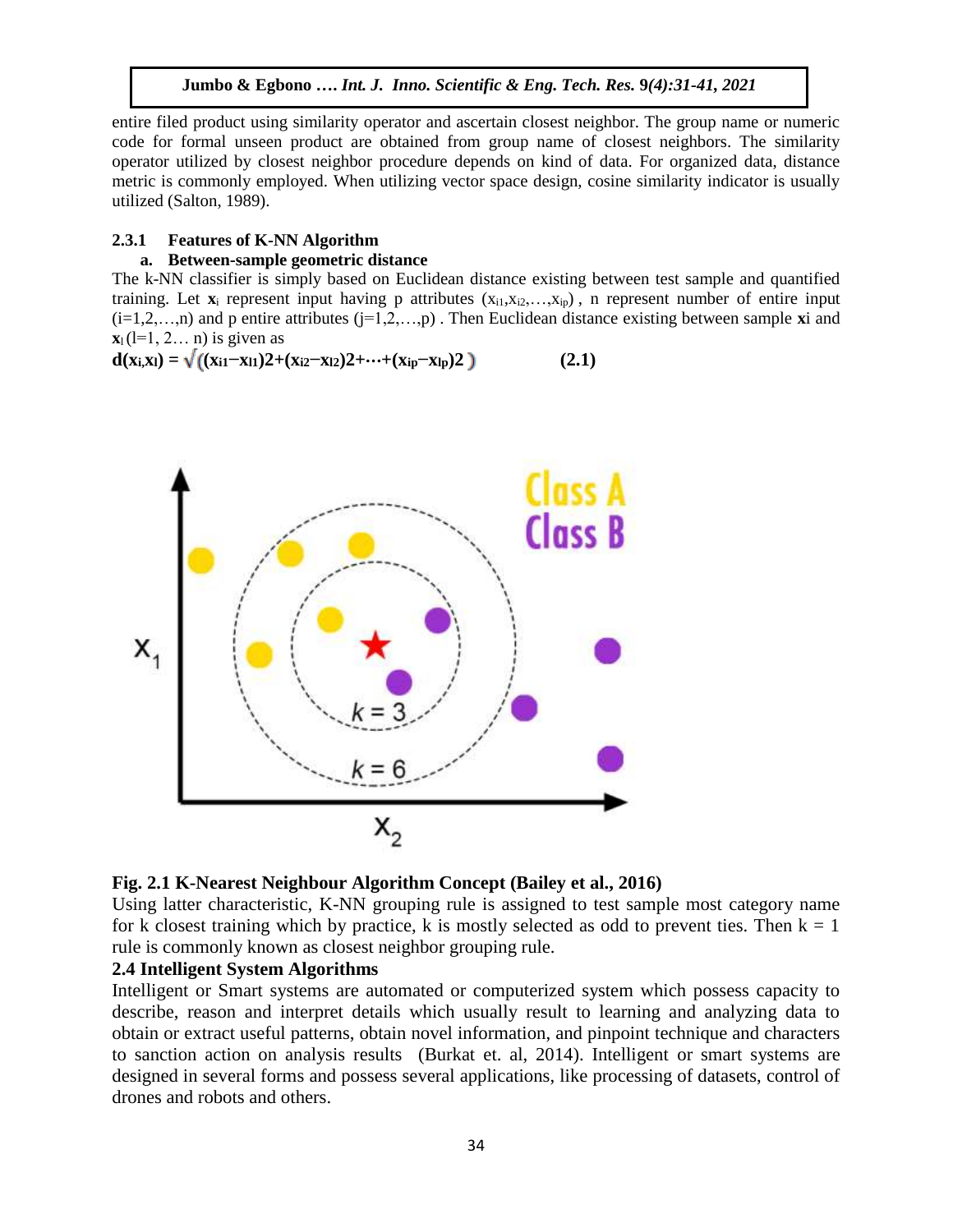# **2.4.1 Content-based System Algorithms**

Another technique employed when developing recommender procedure is content-oriented filtering. This method is based on describing item and profile of preferences made by users (Aggarwal, 2016). In this system, key-words are employed in describing items and customers profile is designed to show kind of item such customer likes, meaning that involved algorithms attempt to recommend product which are same or similar to that from other customer likes in past surfing or shopping. In particular, several candidate products are compared to products rated previously by customers and best-matched product are recommended. This technique are rooted in details [filtering](https://en.wikipedia.org/wiki/Information_filtering) searching. To nonconcrete features of product in this system, products presentation procedure is applied. A commonly utilize procedure is [tf–idf](https://en.wikipedia.org/wiki/Tf%E2%80%93idf) representation equally called vector-spaced representation. To create customer profile used system usually concentrate on two kinds of details: 1. Model of customer's preference. 2. History of customer's connection with recommending system.

**3. Material and Methods***:* Analysis is very important as a phase in system development life cycle where real data are collected, understood and processed to identify problems and recommend solutions in order to improve the functionality of the system. This is done to produce a new idea that satisfies the current needs of the user and allow for future improvement.

# **3.1.2 Proposed System**

The proposed system will as mush improves on Zhou and Hui (2015) by bringing smart processing which will eschew WAP-tree. MCS-Mine algorithm which considers suffix sequencing and CS-mine algorithm which considers Hybrid bases for every common token instead of suffix sequencing. Web-log file authorize comprise prefix and suffix of information relating to user weblog IP address and comparable token is giving to server for usable webloger. The raw data web-log file contains many unwanted information for mining process. Then web log file are claim to log file preprocessing.



**Figure 3.1 Structure of Proposed System**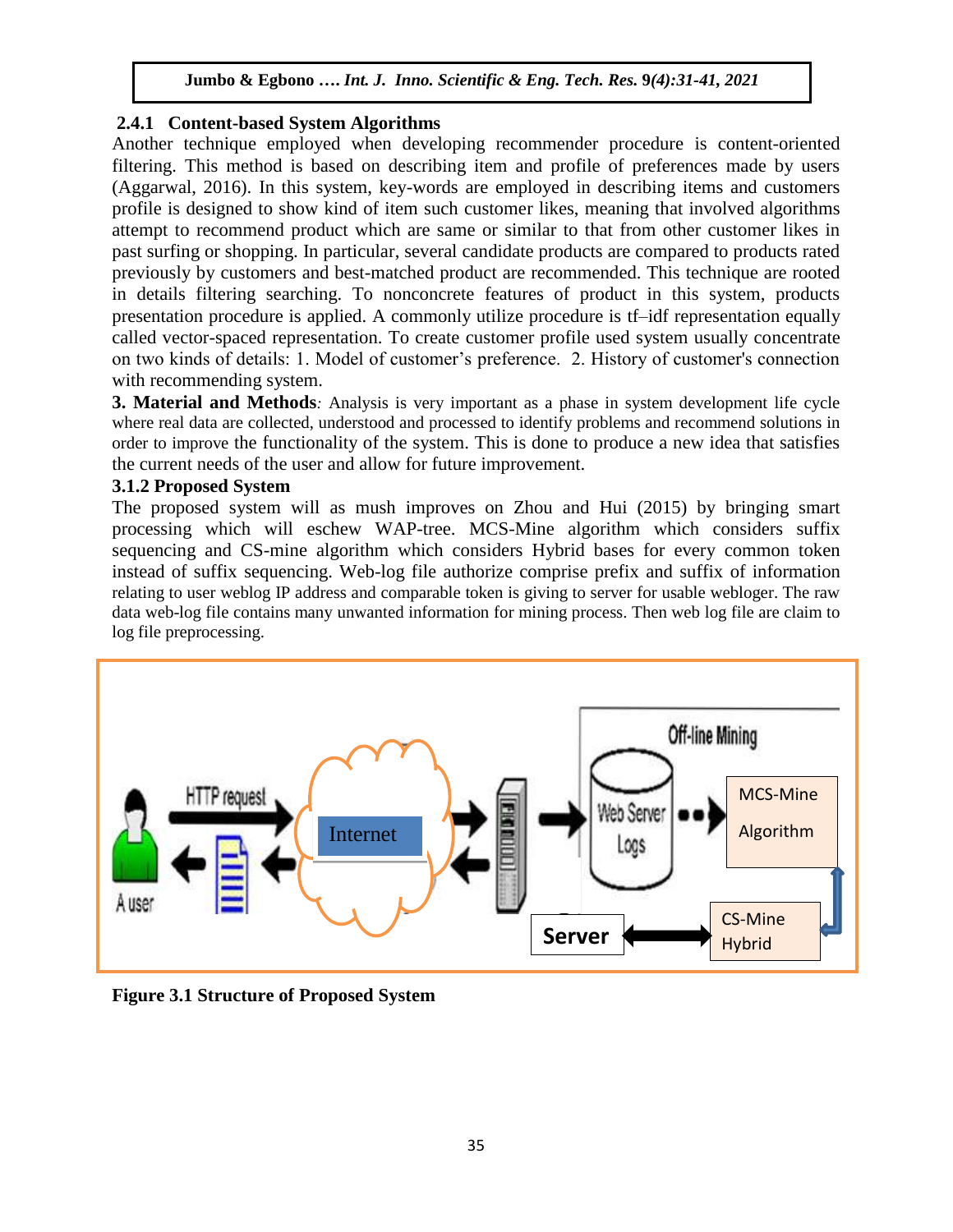

# **Figure 3.2: MCS-Mine Procedure Data Flow Procedure and Algorithm Test SSB:**

Step1 Initialize the single sequence of final-SSB (token), SingleSeq =  $0$ .

Step 2 Read final-SSB.

Step 3 If final-SSB (token) is empty then test is successful and return SingleSeq =  $0$ .

Step 4 for each sequences of final-SSB (token) do

(a) If all ith items in every sequencing are same token t. And if total count of these tokens >= Min up create a new item t with count and insert it into Single Seq.

(b) Otherwise, return false and Single Seq = 0. Step 5 Test is successful and returns SingleSeq.

# **Algorithm ConstructSubCSB:**

Step 1 Initialize final-SSB(token+t)  $=0$ 

Step 2 For each item in ei-queue of PSB(token+t), insert its suffix sequences into final-SSB(token+t).

Step 3 Return final-SSB (token+t).

After mining process, two text files are created named "Finalpattern.txt" for frequent access patterns and "URLOnly.txt" for Unique URLs. When a web user access a web page, if web page is present in "URLOnly.txt" then Recommendation module displays a list of recommended web page sequences. And, user will get knowledge about important web pages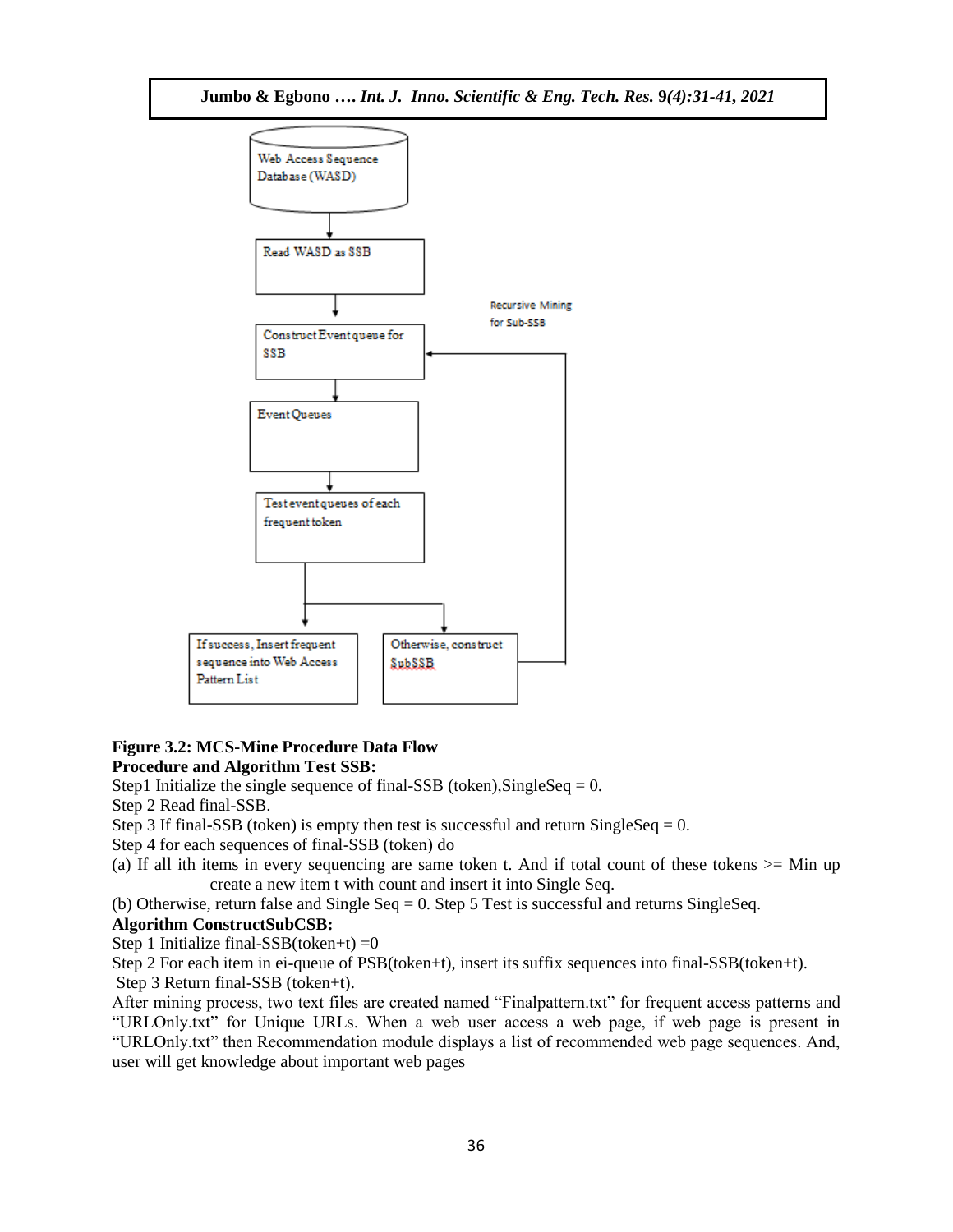**The Pattern-tree;** Creation parts constructs needed recommender model or Pattern-tree directly using mine sequence-access patterns. CSB-mine procedure and Pattern-tree creation procedure are conducted off-line. When customer visits website, customers HTTP demands in present surfing session are chronicled and present access sequence created. Matching customer's present current access-sequence from recommender design of Pattern-tree, the recommender rules creation part are generate recommender rules.

Procedure for Existing System Input: 1: SAP – Some sequence-access Patterns

Output:

1.  $T -$ Pattern – SAP tree

Methods:

- 1. Create empty root node R for pattern
- 2. For every sequence S E SAP, represented as  $S = e_1 e_2 \dots e_n$  do named  $e_1$  use maximum support existing between S and little node as support for  $e_1$  and set present node point to  $e_1$  create novel little node having current node point to novel little node.
- 3. Return said pattern tree.

Procedure in recommender rules creation

Input:

- 1. T pattern-tree that considered threshold minSup
- 2.  $S a_1 a_2 \ldots a_n$  present access sequencing from customers
- 3. min-Length minimum length for access sequencing
- 4. max-Length minimum length for access sequencing that is lower than depth of pattern tree

**Output** 

RR- recommender Rule of ordered access events of S Method:

- 1. Initialize  $RR \Theta$
- 2. If  $/S$  >Max-length, remove first  $/S$  -max-length +1
- 3. If /S/ <Min-length, return RR else, set present-node point to root node R for T
- 4. For every item  $a_1$  from head Sto end do

a: if present-node possess little node named  $a_1$ , then set present-node point to this little node

b: else eliminate first product from S and repeat from step 3

5. If present-node possess little nodes, insert involved little node to RR ordered by supports.

# **Class Diagram:**

Unifi1ed modeling language class diagram is static structure which describes system structure revealing system classes, their features and connection between classes (Dhiman et al, 2012). The class diagram reveal foundation for object-oriented system. A class is represented with rectangle which is divided in three sections: class name, features and technique. The name for any class is, by convention, word with initial uppercase letter. It appears at first section of rectangle.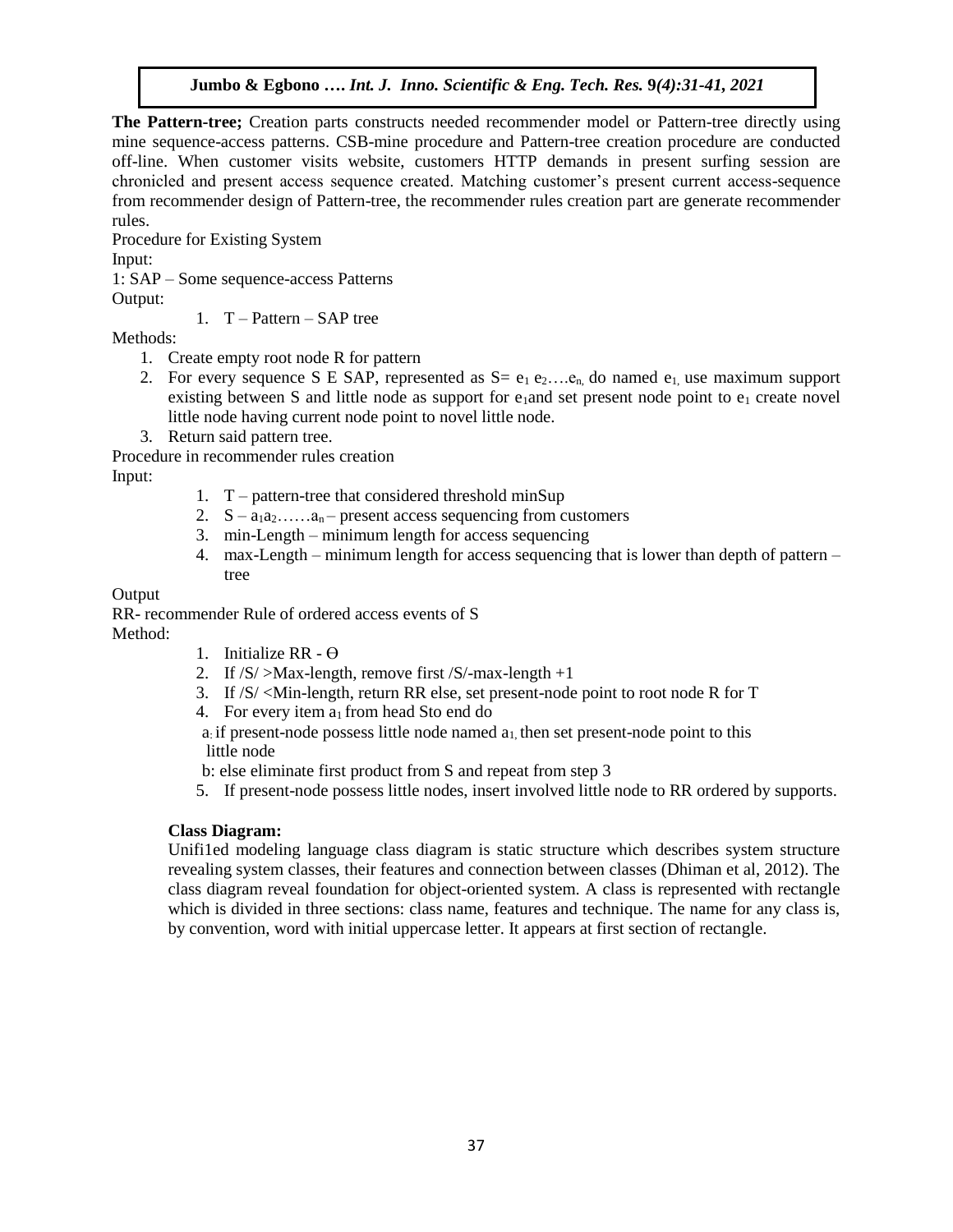**Jumbo & Egbono ….** *Int. J. Inno. Scientific & Eng. Tech. Res.* **9***(4):31-41, 2021*



# **Figure 3.3: Sequences Diagram of the Proposed System. 3.4 METHODOLOGY**

The overall software development phases which include analysis and design will implore occurring data and its performance, which depict in-depth knowledge of fragment allocation in distributed database System in system. The Object Oriented System Analysis and Design Methodology (OOSADM was used in this approach.

# **4. RESULTS AND DISCUSSION**

The comparative analysis of suffix and hybrid system was tested and deployed on the server after writing and debugging the program to ensure a convenient observation of the efficiency of the program is properly observed.

# **Experiment**

Table 4.1 shows experiment that shows our program speed and effectiveness of suffix and hybrid searching for document like (system using hybrid method). This research will focus on using web-usage mining to obtain customers profile and group customers sessions using "hierarchical unsupervised niche clustering method". The intelligent algorithm will be able to extract the users profile that has ever been register on such platform must be noted for other friends to make use of it. Other result are shown in figure 4.1

| <b>Keywords</b>          | <b>Existing system</b> | <b>Proposed system</b> |
|--------------------------|------------------------|------------------------|
| Users profile (keywords) | $0.94$ sec             | $0.84$ sec             |
| Private information      | $0.64$ sec             | $0.7$ sec              |
| Hybrid                   | $0.82 \text{ sec}$     | $0.72 \text{ sec}$     |
| Suffix                   | $0.83$ sec             | $0.74 \text{ sec}$     |

Table  $4.2$ : Experiment  $2.$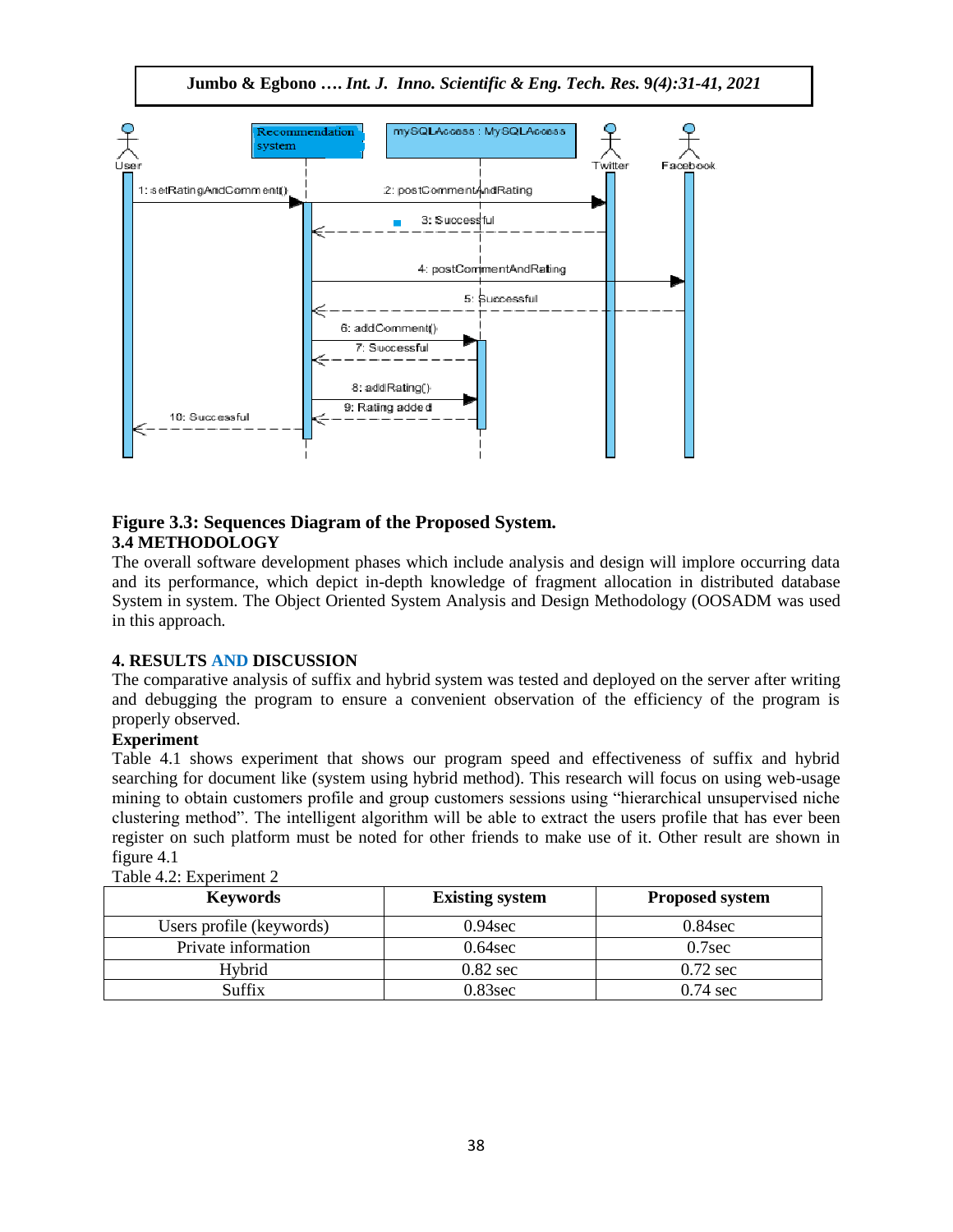

# **Figure 4.1 Hybrid and Suffix comparative graph.**

# **5. CONCLUSION**

Conclusively, this system uses Hybrid and suffix technique to provide effective search and rapid user token from the giving server to weblogers usage by comparatively analyzing different recommender techniques and token mining as text. The given system uses token mining to comparatively classify weblogers to suitable group and rate them in a categorize manner and collaboration filtering to group users with similar parameter and demographic profiles.

#### **REFERENCES**

 Baoyao Z,S.: Cheung H and Kuiyu C. (2004) " An Intelligent Recommender System using Sequential Web Access Patterns" Proceedings of the 2004 lEEE Conference on Cybernetics and Intelligent Systems Singapore, 1-3.

Beel, J.; Langer, S.; Genzmehr, M.; Gipp, B.; Breitinger, C. (2013)[."Research Paper Recommender](http://docear.org/papers/research_paper_recommender_system_evaluation--a_quantitative_literature_survey.pdf)  [System Evaluation: A Quantitative Literature Survey"](http://docear.org/papers/research_paper_recommender_system_evaluation--a_quantitative_literature_survey.pdf) (PDF).Proceedings of the Workshop on Reproducibility and Replication in Recommender Systems Evaluation (RepSys) at the ACM Recommender System Conference (RecSys).